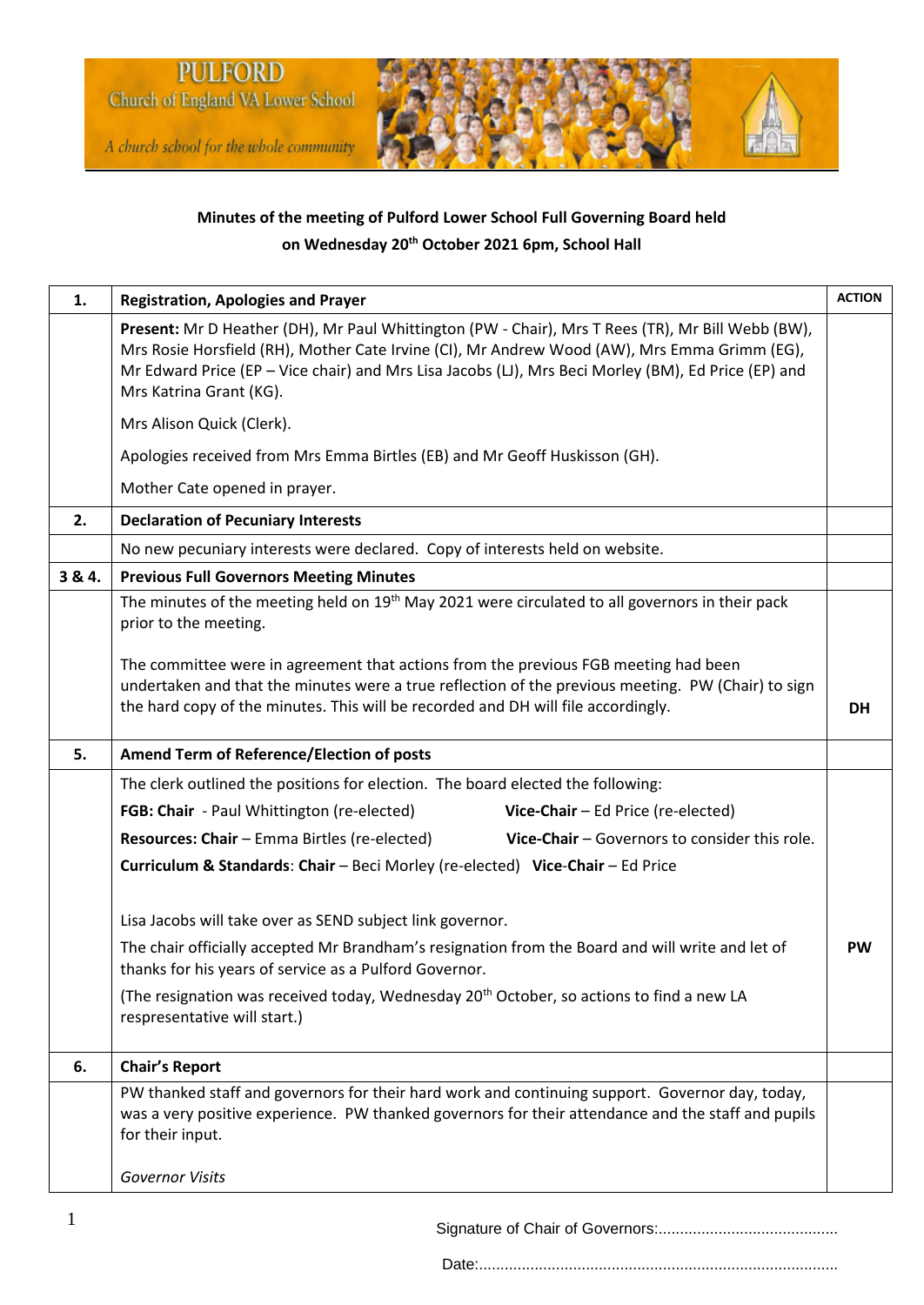He asked governors to consider arranging a more official governor visit to school. He highlighted the importance of these meetings which ensure we fulfil our governor roles by getting feedback from children, staff and parents. Governors can cover a lot in our reports when we talk to children and staff and observe progress through childrens' books. The chair thanked the governors for their commitment to the learning walks/subject link visits which is adding to the wealth of knowledge we hold as a board. The chair encouraged governors to can go in to school with our report template, that we have developed together, and put this to use to verify actions and goals set out in the SIP (School Improvement Plan) and provide evidence of this development. The governor visit template can be used to focus on an element of the SIP or an agreed action that has come out of our subject link-support governor work in order to show evidence of its implementation "I've been, I've seen" -"I've seen the evidence of what has been happening". Both types of visit are valuable of course and are very welcome, but I feel we should now move more towards the second type of visit with more purpose and support. This will support our evidence reports which link to the School Improvement Plan – triangulate visit, SIP, outcome. Our minimum requirement for governor visits to school is one each per year.

## *School Improvement Plan*

The board was asked to pay particular attention to the School SEF (Self-Evaluation) and the SIP (School Improvement Plan). If you have questions then please raise them. We are required as a board at this meeting to sign-off the SIP for the academic year. This means we have guided and agree with the school's strategic direction for the coming year. This is one of our most important strategic tasks as governors.

Here is a reminder of the SIP objectives. We should all know and be able to articulate these: Objective 1: Embed the 'mastery' approach to the teaching and learning of maths across the school Objective 2: Make short term adaptations to the intended curriculum and ensure that its implementation enables all pupils to bridge identified gaps in their learning journey. (Including the

use of on line platforms as appropriate) Objective 3: Subject leads to identify and drive agreed improvements to the curriculum following analysis of the subject SEF

Objective 4: Develop a strategic plan for the future development of the school, given the impending changes in structures at a local and LA level

Objective 5: To identify and implement the enhanced accessibility plan to result in a more inclusive environment

Objective 6: To continue our journey in developing a comprehensive approach to diversity

Please note objective 3 – Subject link governors should be asking for the results of the subject SEFs for this year and reviewing what is the intended development plan within each subject. In short, what action is being taken as a result of the SEF (Intent), how will this be delivered (Implementation) and what the evidence of this change is (Impact)2 .

The board, through the governor reports, should focus on an element of the SEF and witness how a change is being implemented and, later in the year, report on the impact of this change. This is an opportunity, as a governing board, to provide real support to our subject leaders. Please take time to discuss this with them. This also fulfils another of our key requirements as governors which is to assure the quality delivery of the national curriculum by being actively involved in curriculum design.

Q: How do we know the handwriting and art objectives have been accomplished? Why taken off? A: Put on to help with dexterity following Covid/absences from school. All improvements made and implemented daily. Cursive handwriting now embedded in daily use within all key stages.

Q: Considered equal weighting? A: First three points are for curriculum; points 4,5 and 6 are more specific objectives.

Signature of Chair of Governors:..........................................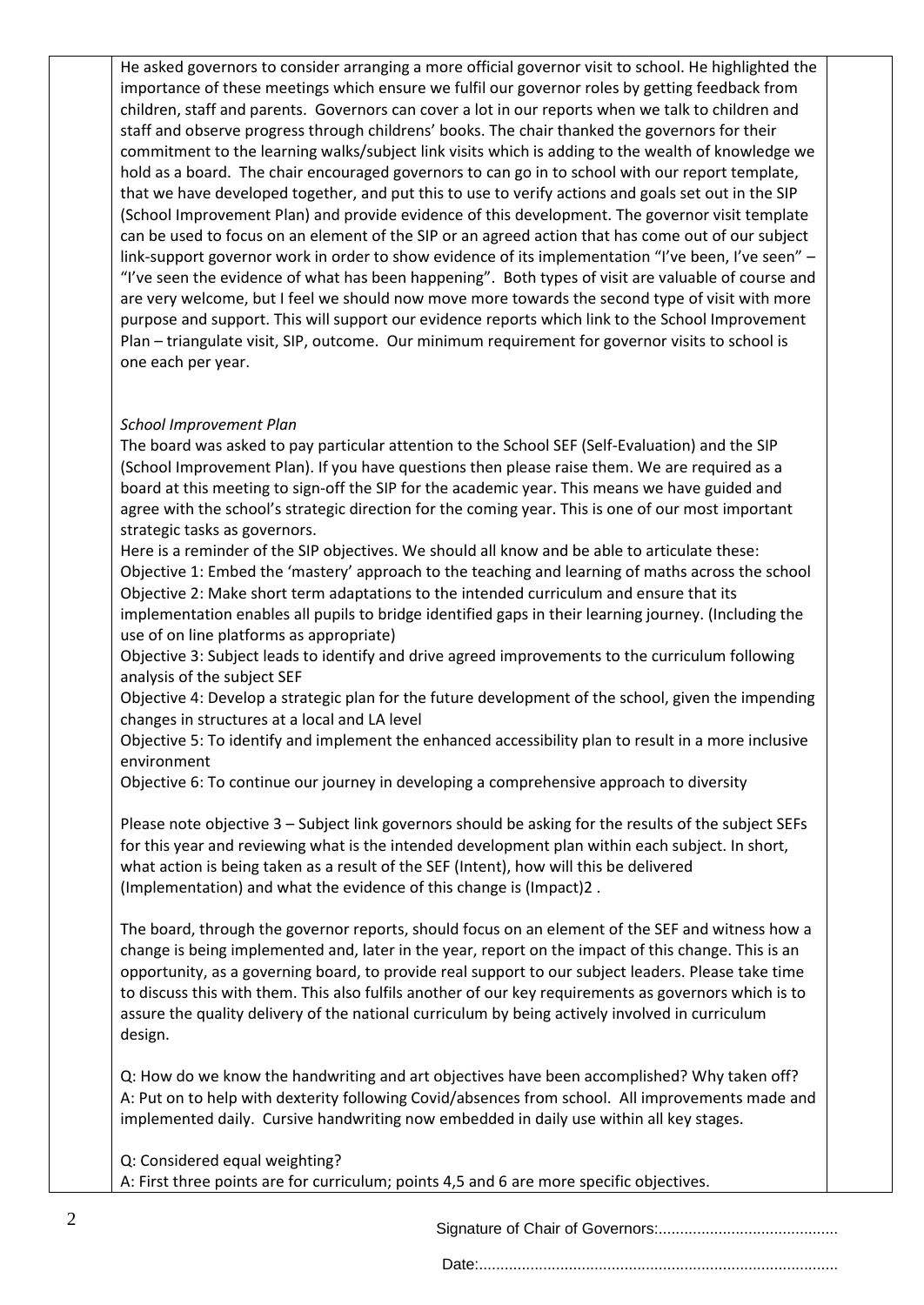The School Improvement Plan was agreed by all governors and signed off by PW on behalf of the Full Governor Board.

### *OFSTED and SIAMS*

SIAMS are not 'due' this year however we must remain to be ready.

The governors were made aware that Ofsted had recently been to a number of schools within the town. We should expect a visit. In preparation for this and to ensure we keep abreast of all that is going on within Pulford we have our SIA (Schools Improvement Advisor), Michelle Geddes, conduct a 'MockStEd' attending school this Friday (22<sup>nd</sup> Oct). This will be a very worthwhile learning experience.

### *PULFORD VISION*

Our Vision statement: "Growing God's family through faith, hope and love, dedicated to realising the full potential of each other." The children, staff and governors should be able to articulate that our values at Pulford are based upon "Faith, Hope and Love". This is following the principle of keepit-simple. If we can articulate our vision in a simple way then we can prove that we know what it means and what matters to us – the Pulford family. The website prospectus holds details of our vision, mission and values. Over the next few terms school will focus on each of the values of 'faith', 'hope' and 'love' and explore what each element means more deeply. This will also help to embed the vision.

### *PARENTVIEW*

It is important to state the importance of Parentview online. We currently have less than 30 responses and we need approximately 80 to give a view that crosses the whole school. Please encourage parents to give their views. We have a 92% recommendation rating which is good – "I would recommend this school to another parent." Some of the fields show that the response is from 'fewer than 10' so please take that in to consideration when looking at the reviews.

### *SUBJECT LINK*

The chair thanked the Subject Link-Support Governors for their efforts. The latest reports attached in the meeting pack, showed this. The feedback from the school is really positive, so well done and keep up the good work. The chair asked subject link governors to plan their next meeting for next term and, as mentioned above, give some thought to subject SEF and how that translates into Intent, Implementation and Impact including how to show evidence of this together with your subject lead.

*SCHOOLS FOR THE FUTURE (relates to SIP objective 4)* No further updates at this time other than to say there is a meeting in November.

*TRAINING* The chair reminded governors of training via CBC, The Key or NGA.

#### *WORDING FOR FORTHCOMING GOVERNOR VACANCIES*

The new explanatory notes/wording shared in the epack was agreed by all present. The board thanked EG for her input. The clerk will save this for future use.

| 7. | <b>Head Teacher's Report</b>                                                                                                                                                                                                                            |  |
|----|---------------------------------------------------------------------------------------------------------------------------------------------------------------------------------------------------------------------------------------------------------|--|
|    | DH confirmed that the distribution of functions is working very well. To that end, a large amount of<br>information that would usually be held in the Head Teacher's report is covered by the committee<br>reports that are noted later in the minutes. |  |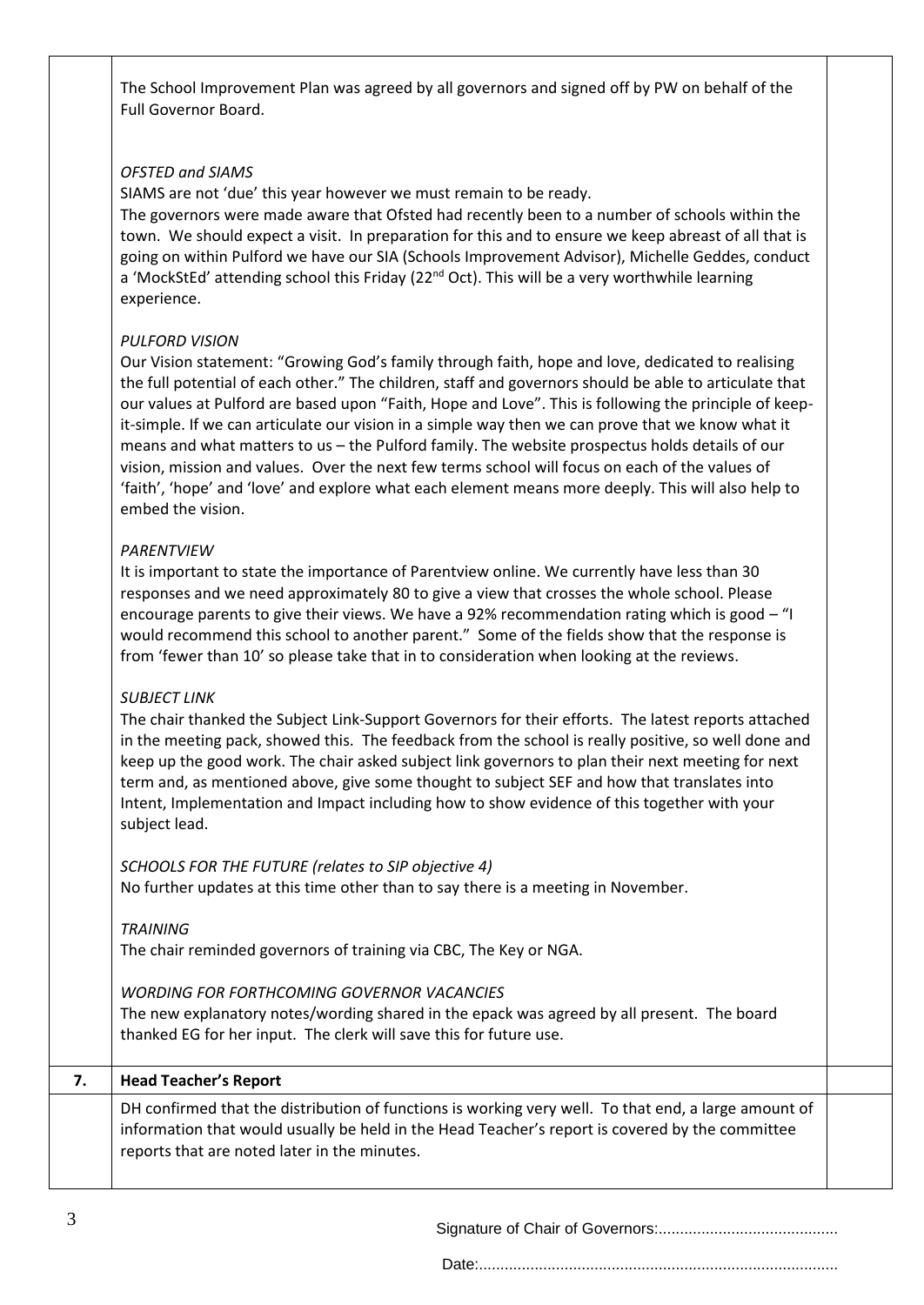### *VISION – FAITH, HOPE & LOVE*.

We are going to launch it with the children over the next term. Resource by Hillsong being used as a spring board. More information at next meeting. Clergy have started to embed these. Vision statement will be at front of school.

Q: How will this go out to parents?

A: Co-ordinating with Diocese and Hillsong. DH to consider how this will be communicated.

Reflective area being enlarged and refreshed – more visual. Displays in the hall to help focus during worship.

### *SUBJECT LINK GOVERNORS*

Subject link visits are embedding governor knowledge. These visits help the children to explain and talk to adults. Please see below the reports circulated prior to the meeting from visits undertaken since the last FGB:

| Governor  | Subject                      | Date of Visit |
|-----------|------------------------------|---------------|
| ЕP        | PE & Music                   | 5/7/21        |
| КG        | Early Years (new curriculum) | 12/7/21       |
| GH        | Geography                    | 23/9/21       |
| <b>BM</b> | Literacy (inc phonics)       | 5/10/21       |
| EG        | <b>Collective Worship</b>    | 11/10/21      |

### *PARENT COMMUNICATIONS*

DH was much encouraged to see parents back in the school for parents evening last week.

### *ACCESSIBILITY*

At the beginning of term a child who is in a wheelchair started in Reception. Due to the age of our building some areas were not accessible to her. DH approached the Diocese who provided emergency funding to be able to build a path from the hall door down to the playground. This first stage of the project is now complete. A second path is being built in between KS1 and KS2 blocks to ensure accessibility for all, around the complete perimeter of the school. These works have yet to start.

### *PUPIL INFORMATION*

257 children on roll.

Attendance: 98.2% (2020/2021). Very good attendance continues.

No exclusions.

No disciplinary.

Persistent Absentees - discussed at last meeting. The procedure for dealing with these instances takes place by the Senior Leadership Team; they are aware of reasons for these cases. There are no serious concerns. The information is communicated with the chair.

*STAFF INFORMATION* Staff Attendance 2020/2021: 97.5%

4 resignations. Staff have gone on to: Care profession, teaching profession, NHS admin (family change), family relocation.

Signature of Chair of Governors:..........................................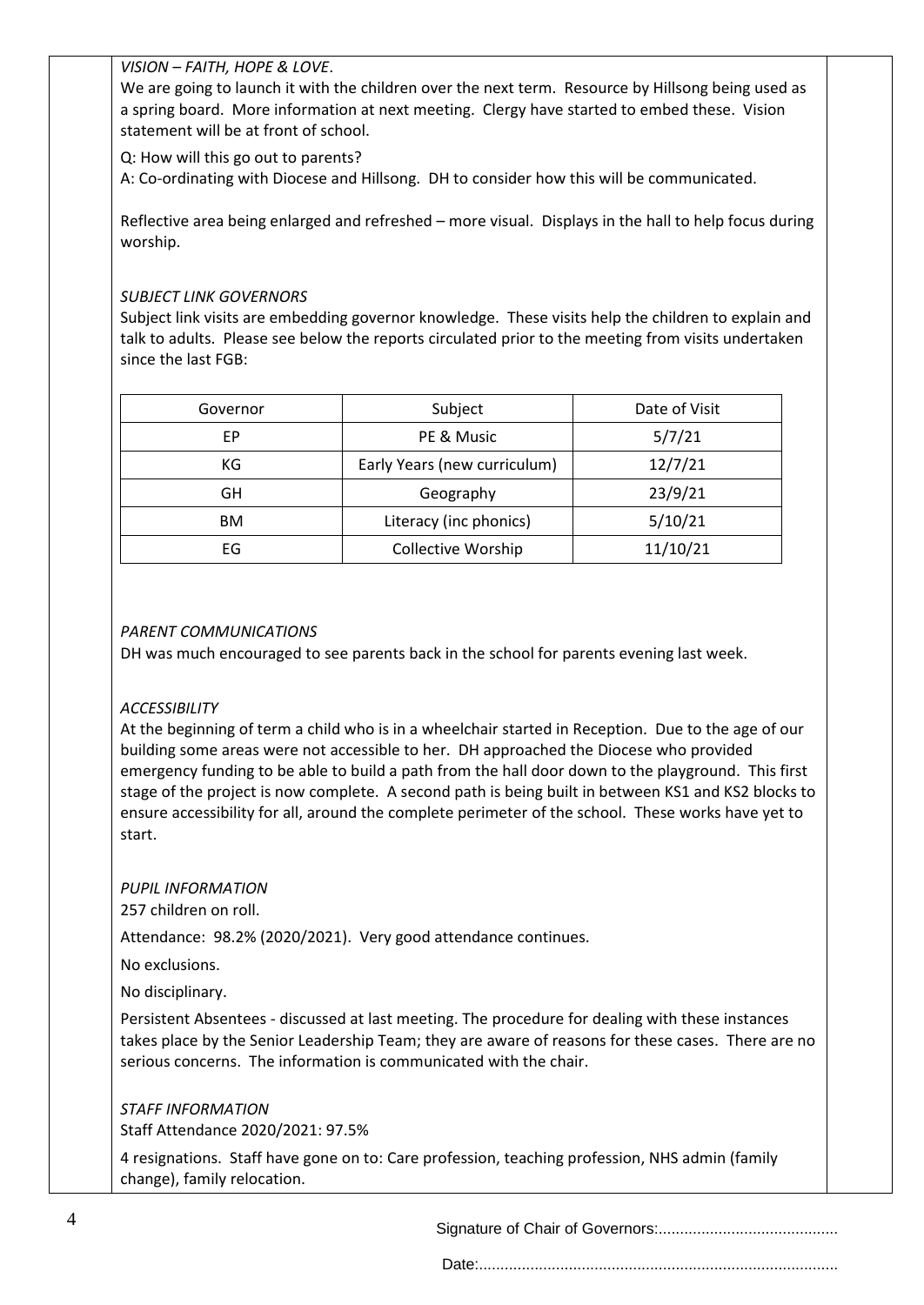|                                                                                                                                                                                        | No vacancies at present.                                                                                                                                                                           |  |
|----------------------------------------------------------------------------------------------------------------------------------------------------------------------------------------|----------------------------------------------------------------------------------------------------------------------------------------------------------------------------------------------------|--|
|                                                                                                                                                                                        | Wrap around care update: Mr Dunstan (current TFG) will be the Senior Play worker starting in<br>January 2022. Also support sports and outdoor activities at lunchtime. PE will move to afternoons. |  |
|                                                                                                                                                                                        | This is a new role. Administration will now be from the front office offering additional support for<br>parents. Mr Dunstan will remain as a TFG employee. This will be reviewed in summer 2022.   |  |
| 8.                                                                                                                                                                                     |                                                                                                                                                                                                    |  |
|                                                                                                                                                                                        | <b>Safeguarding Update</b><br>EB to make site visit before end of year. EB absent due to sickness and will send updated report                                                                     |  |
|                                                                                                                                                                                        | directly. (Details noted subsequently.)                                                                                                                                                            |  |
|                                                                                                                                                                                        | DH confirmed no safeguarding issues at this time.                                                                                                                                                  |  |
|                                                                                                                                                                                        | DH confirmed no issues of concern on site at this time.                                                                                                                                            |  |
| 9.                                                                                                                                                                                     | <b>Committee and Subject Link Updates</b>                                                                                                                                                          |  |
|                                                                                                                                                                                        | <b>APPEALS AND ADMISSIONS COMMITTEE - not met.</b>                                                                                                                                                 |  |
|                                                                                                                                                                                        | <b>DISCIPLINE COMMITTEE - not met.</b>                                                                                                                                                             |  |
|                                                                                                                                                                                        | <b>RESOURCES COMMITTEE</b>                                                                                                                                                                         |  |
|                                                                                                                                                                                        | AW brought the following Summer 2021 Report:                                                                                                                                                       |  |
|                                                                                                                                                                                        | <b>Budget Review</b>                                                                                                                                                                               |  |
|                                                                                                                                                                                        | a. At the end of period 5 (end August) figures reflected a cumulative predicted surplus of                                                                                                         |  |
|                                                                                                                                                                                        | £8,475 and an in year deficit of £10,915.                                                                                                                                                          |  |
|                                                                                                                                                                                        | b. The end of September (period 6) figures, which will be available prior to the FGB meeting<br>and are expected to show reduced position. This is due to Early Years adjustments arising          |  |
|                                                                                                                                                                                        | from the 2020/21 census, which result in a reduced income of £2,781. A further negative                                                                                                            |  |
|                                                                                                                                                                                        | adjustments is expected as a result of the October census. Bill Webb will be discussing this                                                                                                       |  |
|                                                                                                                                                                                        | further with CBC finance to establish the financial impact.                                                                                                                                        |  |
|                                                                                                                                                                                        | c. The summer works have all been completed and the final invoices are awaited. The work                                                                                                           |  |
|                                                                                                                                                                                        | was funded from a combination of a contribution of £2,500 from the Schools Condition                                                                                                               |  |
|                                                                                                                                                                                        | Allowance (LCA, formerly LCVAP - Locally Co-ordinated Voluntary Aided Programme),                                                                                                                  |  |
|                                                                                                                                                                                        | revenue of £3,500 plus PTA funds transferred.                                                                                                                                                      |  |
|                                                                                                                                                                                        | d. Accessibility works – Works to the PE cupboard, path, hall door and slope have been                                                                                                             |  |
|                                                                                                                                                                                        | completed and were financed by a £21,000 accessibility grant from diocese and £2,500 SCA.<br>e. Additional SEN costs of £2,000 were funded by CBC.                                                 |  |
|                                                                                                                                                                                        | f. There is no pay increase for teachers. Non-teaching staff have been offered 1.75% the                                                                                                           |  |
|                                                                                                                                                                                        | unions have balloted members who have rejected the offer, they are now expected to ballot                                                                                                          |  |
|                                                                                                                                                                                        | on industrial action. The increase has been included in the budget figures.                                                                                                                        |  |
|                                                                                                                                                                                        | g. Lettings income was budgeted to be £4,800 for full year; however, the Café in the Park                                                                                                          |  |
|                                                                                                                                                                                        | closure and limited Summer Camps has reduced the forecast to £1,750. The income may                                                                                                                |  |
|                                                                                                                                                                                        | recover when the Café re-opens next year.<br>h. The income budgeted for Little Saints was budgeted £38,000 (an average 50 hours per day);                                                          |  |
|                                                                                                                                                                                        |                                                                                                                                                                                                    |  |
| however, uptake has increased in recent weeks and is now averaging 60 hours per day.<br>i. The half year outturn and full year forecast are due to be submitted to CBC in October. The |                                                                                                                                                                                                    |  |
|                                                                                                                                                                                        | upturn in Little Saints Figures will offset some the negative census adjustments. An in-year                                                                                                       |  |
|                                                                                                                                                                                        | deficit is likely; however, this will be covered by the £19,000 surplus from last year, which                                                                                                      |  |
|                                                                                                                                                                                        | included accruals of £9,000 COVID catch-up premium and supplementary Free                                                                                                                          |  |
|                                                                                                                                                                                        | School Meals grant. The expectation is that the school budget will break even.                                                                                                                     |  |
|                                                                                                                                                                                        | j. The overall conclusion of the Committee was that the situation could have been much                                                                                                             |  |
|                                                                                                                                                                                        | worse.                                                                                                                                                                                             |  |
|                                                                                                                                                                                        | <b>Update On Summer Works</b>                                                                                                                                                                      |  |
|                                                                                                                                                                                        |                                                                                                                                                                                                    |  |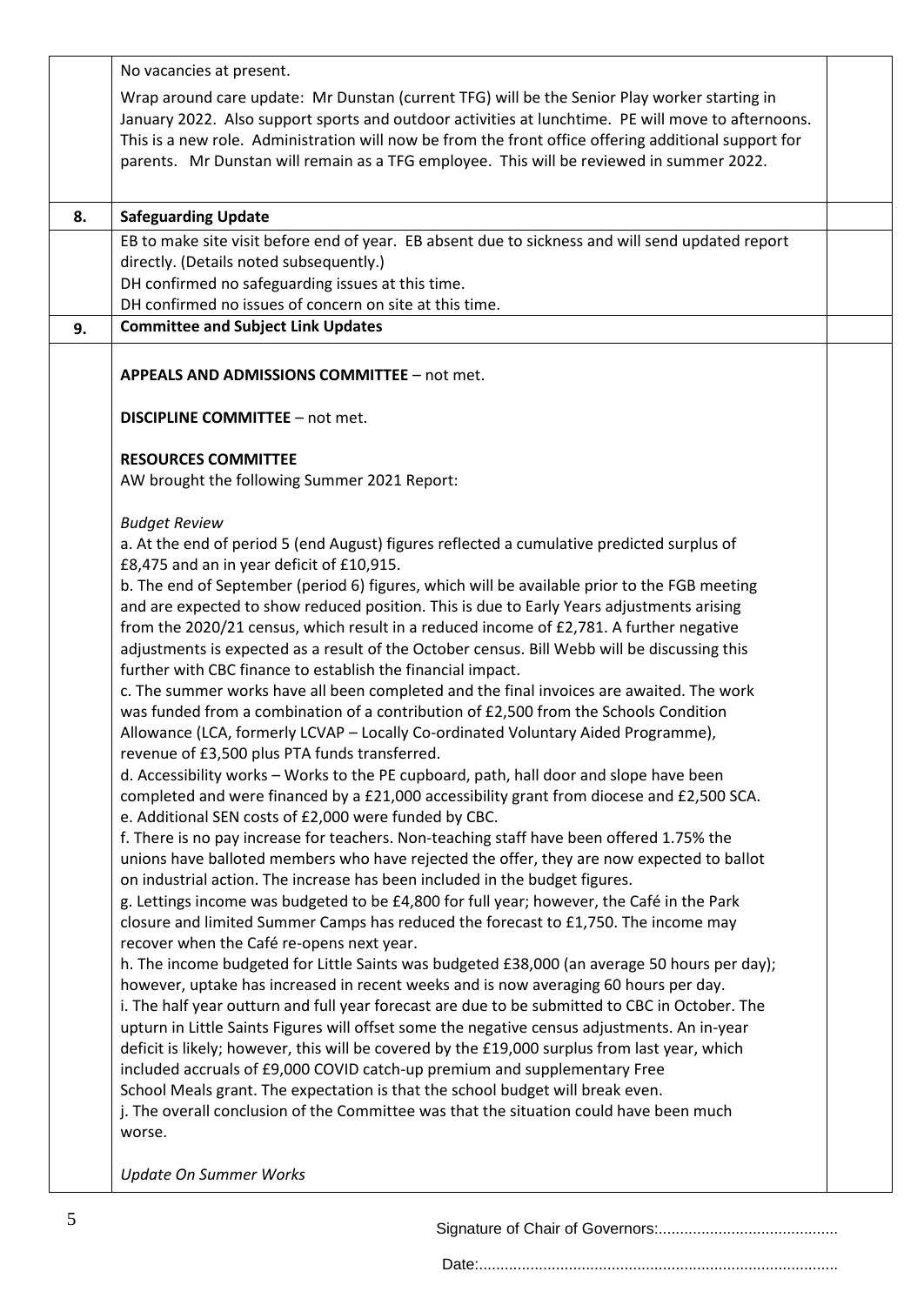a) As mentioned in the budget section above, all of the works planned over the summer were completed. These included:

i) Works to make the one-way system permanent

ii) The accessibility works

iii) Interactive whiteboards (there are no longer any chalk boards in classrooms)

iv) Classroom decorations

b) The accessibility works mean that all key parts of the school, apart from one of the offices, all areas are now fully accessible. The work was funded by the work was funded from a generous contribution from the diocese for which we are very grateful and underwritten by the PTA. Completion of the work had to wait for Leighton Middle to complete their boundary work; the contractors responded very quickly once they were able to get onto site.

c) Over the summer holidays Leighton Middle erected a fence between the two sites. The Chair has briefed governors regarding this separately. The intention is to approach CBC to request

reimbursement for the costs of installing the gates, which should have been included in the original design.

d) It was agreed that the H&S and safeguarding reports would follow after EB's next site visit, which would be arranged as soon as possible.

# *Policy Updates*

The committee approved the following polices:

Pay & Performance (changes related to the structure charts and inclusion of the updated teacher pay scales)

- Charging and Remissions (no significant changes)
- Accessibility (as per the accessibility detail noted above).

# *Other Business*

a) The Committee was advised that Alan Brandham had resigned as the LA nominated governor, which leaves a vacancy on the governing body and the resources committee. b) Andrew Wood has announced that he will is stand down as a parent governor at the end of his term (1 Dec 2021). There will, therefore, be a vacancy for the Responsible Officer role to fill.

EB thanked both governors for their work on the board during their term.

Note: BW still working with CBC regarding lower numbers in pre-school. The budget is tight. Q: Pre-school numbers low why?

A: It is the role out effect of Covid as more families are keeping young children at home with them whilst they are still home-based. These are expected to rise as of January 2022.

Q: Pay increases…see noted above…impact may or may not be having? Industrial action? A: Unionised non teaching staff, 3 or 4 staff.

PW thanked AW for the work undertaken during his time on the board and as Responsible Officer.

# **CURRICULUM AND STANDARDS COMMITTEE**

BM brought the following Summer 2021 report from the sub-committee:

# *Visits*

Mr Heather highlighted how good it has been for governors to go back into school to visit, see teaching in action and talk direct to the children about their learning. Whilst it is good to consider data, talking direct to the children and seeing evidence of progress in books/teaching is very important. Governors who have visited have enjoyed seeing teaching in action. *Please do continue*  to visit the school when you can, and share any notes/reports from your visits with other governors.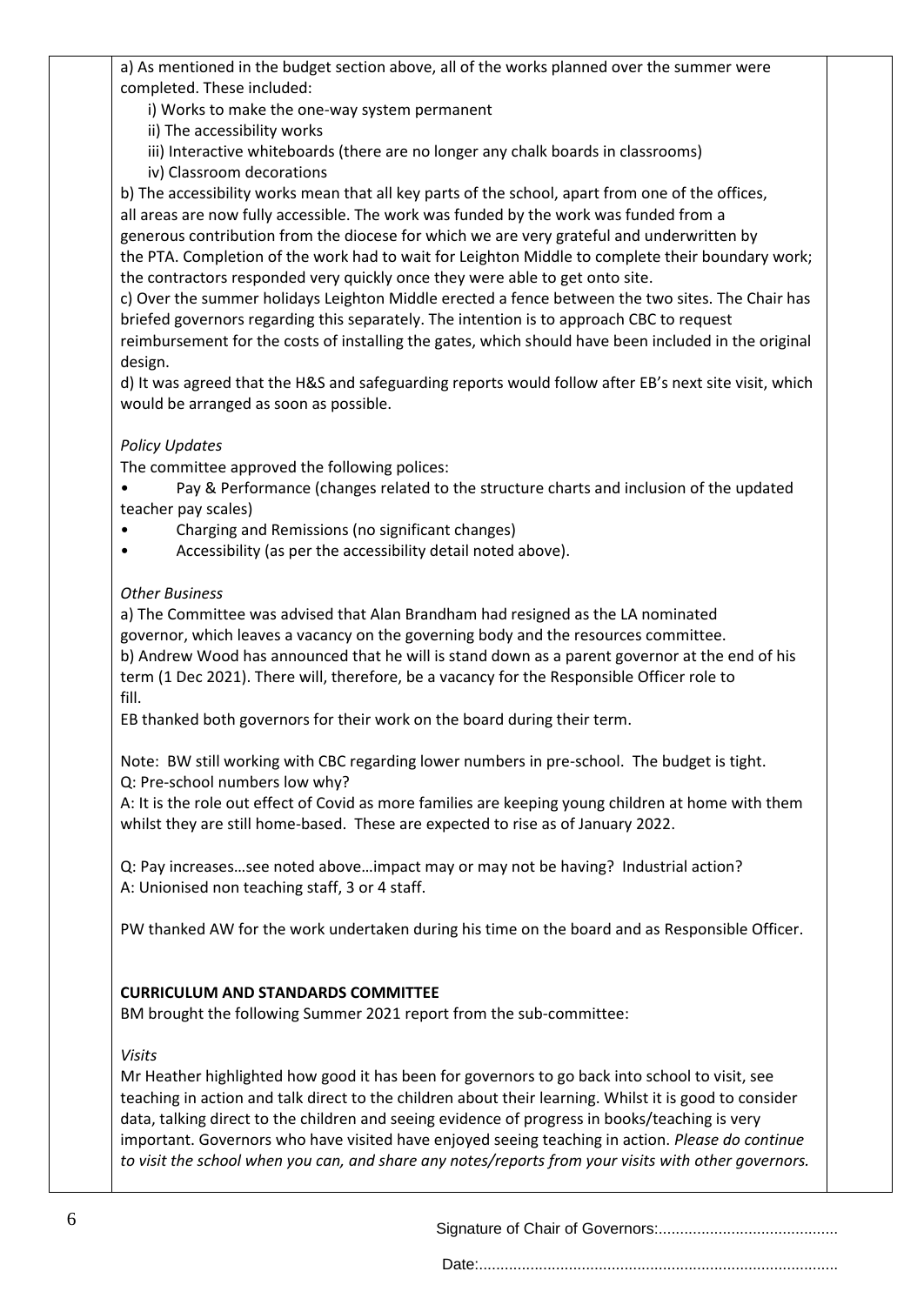### *SEND*

Main updates: There are currently 5 children with an Education Health and Care Plans (although 3 of these are only in principle). The school has responded very quickly to needs of new pupils making the space more accessible and inclusive for wheelchair users. It was highlighted how much pupil premium numbers have increased and also pupils with English as an Additional Language.

## *DATA for year-end summer 2021*

C&S sub-committee looked back at data presented in two different formats. It is encouraging to see children make progress despite Covid lockdowns. The younger the children, the bigger the impact of lockdown appears to have had. The SEF gives a useful summary on progress across key stages:

## *EYFS*

76% of children achieved a Good Level of Development in Summer 2021

## *Phonics Year 1*

Summer 2021, 76% of pupils achieved the expected standard in the non-compulsory post COVID Year 1 phonics screening check. A further 8 pupils [17%] scored 24 marks or more, indicating that the proportion meeting the standard should rise to 88% by the time they take the additional national screening check in November 2021, when they are in Year 2. This will place the outcomes at well above the most recent national average rates.

# *KS1*

In reading, 80% of pupils made expected progress or better, with 5% making accelerated progress In writing, 71% of pupils made expected progress or better, with 8% making accelerated progress. In maths, 83% of pupils made expected progress or better, with 5% making accelerated progress. Disadvantaged pupil made similar strong progress to their peers. Expected progress made in writing and maths with one child making accelerated progress in reading.

### *Year 4*

In reading, 97% of pupils made expected progress or better, with 10% making accelerated progress. In writing, 85% of pupils made expected progress or better, with 3% making accelerated progress. In maths, 78% of pupils made expected progress or better with 5% making accelerated progress Disadvantaged pupils made excellent progress, with 100% making expected or better progress in reading and writing, and 83% in maths.

### *Baseline Data for this Year*

Baseline data was finalised and communicated to the sub-committee after the C&S meeting. It was made clear that baseline data is where children are currently, and targets are aspirational. Current predictions for end of year (summer 2022) for those reaching or exceeding expected targets are:

### EYFS GLD 69%

Year 1 targets: 95% reading, 84% writing, 91% maths Year 1 phonics: target still to be set. Year 2 targets: 81% in Reading, 78% in Writing and 86% Maths Year 3 targets: 79% Reading, 71% Writing, 73% Maths Year 4 targets: 81% Reading, 79% Writing, 79% Maths

### *Teaching*

C&S discussed and clarified Quality First Teaching and the idea of teaching universally, in groups and then individually.

### *SIP*

We discussed objectives in the SIP going forward and agreed these were appropriate. The areas

Signature of Chair of Governors:..........................................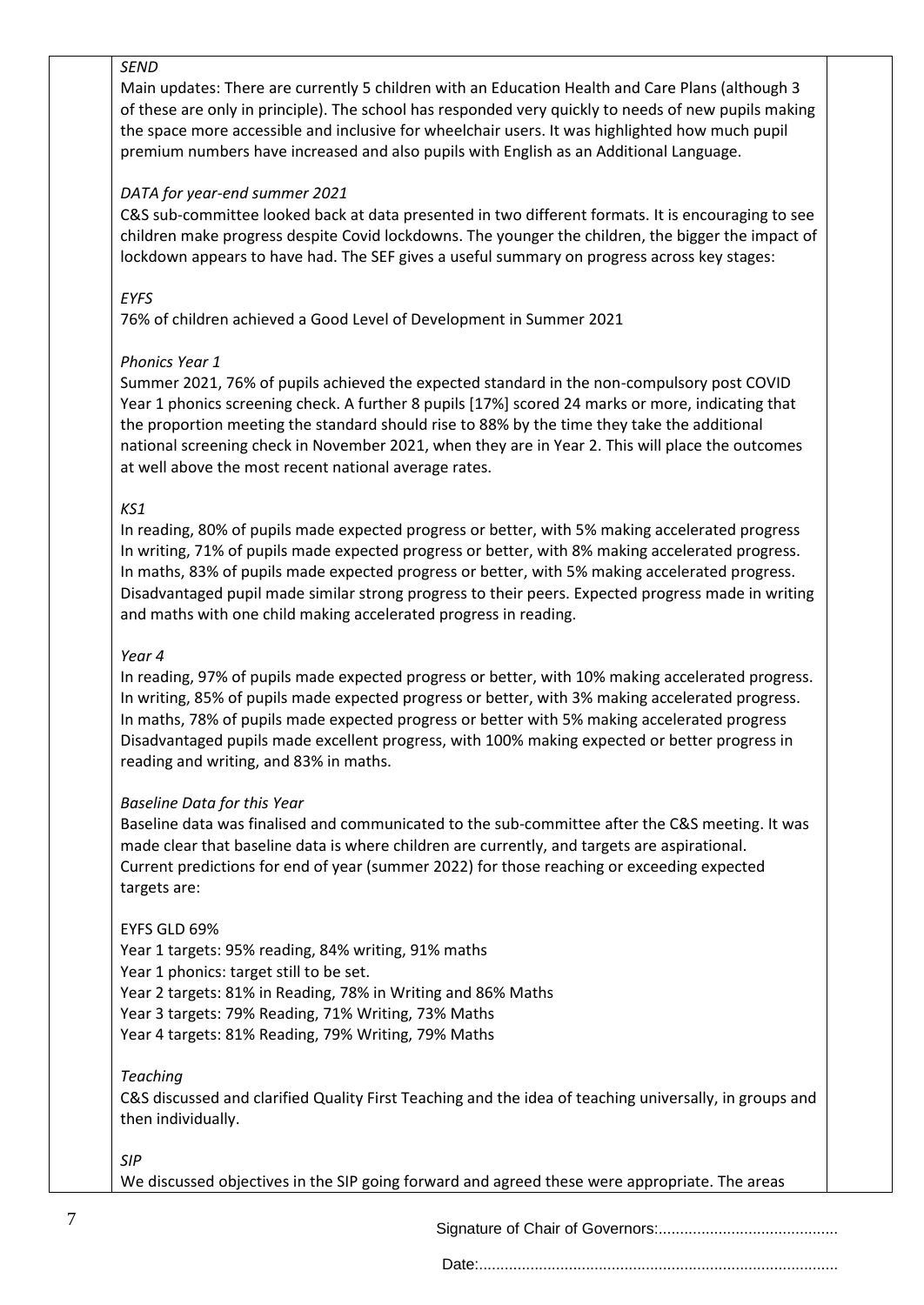|                                                                                                 | highlighted (as in chair's report above).                                                         | highlighted were also discussed at Mr Heather's appraisal meeting. The six objectives were               |           |  |
|-------------------------------------------------------------------------------------------------|---------------------------------------------------------------------------------------------------|----------------------------------------------------------------------------------------------------------|-----------|--|
|                                                                                                 | Policies                                                                                          |                                                                                                          |           |  |
| Positive Handling, Drug Education and Curriculum Intent were agreed. We suggested a few changes |                                                                                                   |                                                                                                          |           |  |
|                                                                                                 | including highlighting that we have link subject governors within the Policy.                     |                                                                                                          |           |  |
|                                                                                                 | Administration                                                                                    |                                                                                                          |           |  |
|                                                                                                 |                                                                                                   | There is a real desire to remove administration where possible from teaching staff to allow them         |           |  |
| the maximum time possible face to face with children. Governors to be aware of this.            |                                                                                                   |                                                                                                          |           |  |
|                                                                                                 |                                                                                                   | Q: In baseline targets, Y3 targets seem to be lower than others. Reasoning?                              |           |  |
|                                                                                                 |                                                                                                   | A: To note, current Y3's last full year was in reception. Current Y3's are not where teachers would      |           |  |
|                                                                                                 | usually expect them to be at that point. Teachers use previous data for each child to see where   |                                                                                                          |           |  |
|                                                                                                 | their target should be set.                                                                       |                                                                                                          |           |  |
|                                                                                                 | Q: In baseline, please give definition of 1,2,3.                                                  |                                                                                                          |           |  |
|                                                                                                 | A: 1 below age related, 2 at age related, 3 above age related                                     |                                                                                                          |           |  |
|                                                                                                 |                                                                                                   |                                                                                                          |           |  |
|                                                                                                 |                                                                                                   | Subject Link Reports. DH thanked all governors for coming in to do the reports/visits. Just one          |           |  |
|                                                                                                 |                                                                                                   | example/action point from a previous Geography & History subject link visit was to have display          |           |  |
|                                                                                                 |                                                                                                   | map/s around school. The large map is now displayed and has been used to integrate diversity as          |           |  |
|                                                                                                 |                                                                                                   | teachers asked families to note where their family origins are from. These are highlighted on the        |           |  |
|                                                                                                 | world map.                                                                                        |                                                                                                          |           |  |
|                                                                                                 |                                                                                                   | Q: Is there sufficient curriculum time given for PE outside that of the TFG lessons?                     |           |  |
|                                                                                                 |                                                                                                   | A: TFG used regular weekly PE input. At this time, post pandemic, we are building up the activities      |           |  |
|                                                                                                 |                                                                                                   | again as we are able to use inside and outside spaces. Also using outside spaces for regular sports      |           |  |
|                                                                                                 | and activities ie the daily mile.                                                                 |                                                                                                          |           |  |
|                                                                                                 |                                                                                                   |                                                                                                          |           |  |
| 9.                                                                                              | <b>Policies</b>                                                                                   |                                                                                                          |           |  |
|                                                                                                 | The following policies were circulated prior to the meeting:                                      |                                                                                                          |           |  |
|                                                                                                 | <b>Peer on Peer Abuse Policy</b>                                                                  |                                                                                                          |           |  |
|                                                                                                 |                                                                                                   |                                                                                                          |           |  |
|                                                                                                 | children?                                                                                         | Q: If there is a vulnerable child that has done something? How are children questioned? Ask other        |           |  |
|                                                                                                 | A: Yes. Appropriate techniques used.                                                              |                                                                                                          |           |  |
|                                                                                                 |                                                                                                   |                                                                                                          |           |  |
|                                                                                                 | The policies were agreed virtually by all present, subject to minor changes. The chair signed the |                                                                                                          |           |  |
|                                                                                                 |                                                                                                   | hard copy signature copy. This will be recorded and DH will file accordingly.                            |           |  |
|                                                                                                 |                                                                                                   | As noted in the Chair's report, the School Improvement Plan signed off.                                  |           |  |
| 10.                                                                                             | <b>Any Other Business</b>                                                                         |                                                                                                          |           |  |
|                                                                                                 |                                                                                                   | Staff well being governor (new post). EP has taken on this role and has met with RH (staff               |           |  |
|                                                                                                 |                                                                                                   | governor). This role offers support for both teaching and non-teaching staff. Rev. Cate is also          |           |  |
|                                                                                                 |                                                                                                   | happy to take part in supporting this initiative, particularly so post-Covid, with pastoral/confidential | AQ/       |  |
|                                                                                                 | conversations. AQ will pass this on to the non-teaching team within the school. PW/EP to write a  |                                                                                                          |           |  |
|                                                                                                 | PW/<br>letter of thanks to all staff.                                                             |                                                                                                          |           |  |
|                                                                                                 | Saints Alive Articles for 2021/22                                                                 |                                                                                                          | <b>EP</b> |  |
|                                                                                                 | February (by 15/1)                                                                                | <b>Tessa Rees</b>                                                                                        |           |  |
|                                                                                                 |                                                                                                   |                                                                                                          |           |  |
|                                                                                                 | March (by $15/2$ )                                                                                | <b>Bill Webb</b>                                                                                         |           |  |